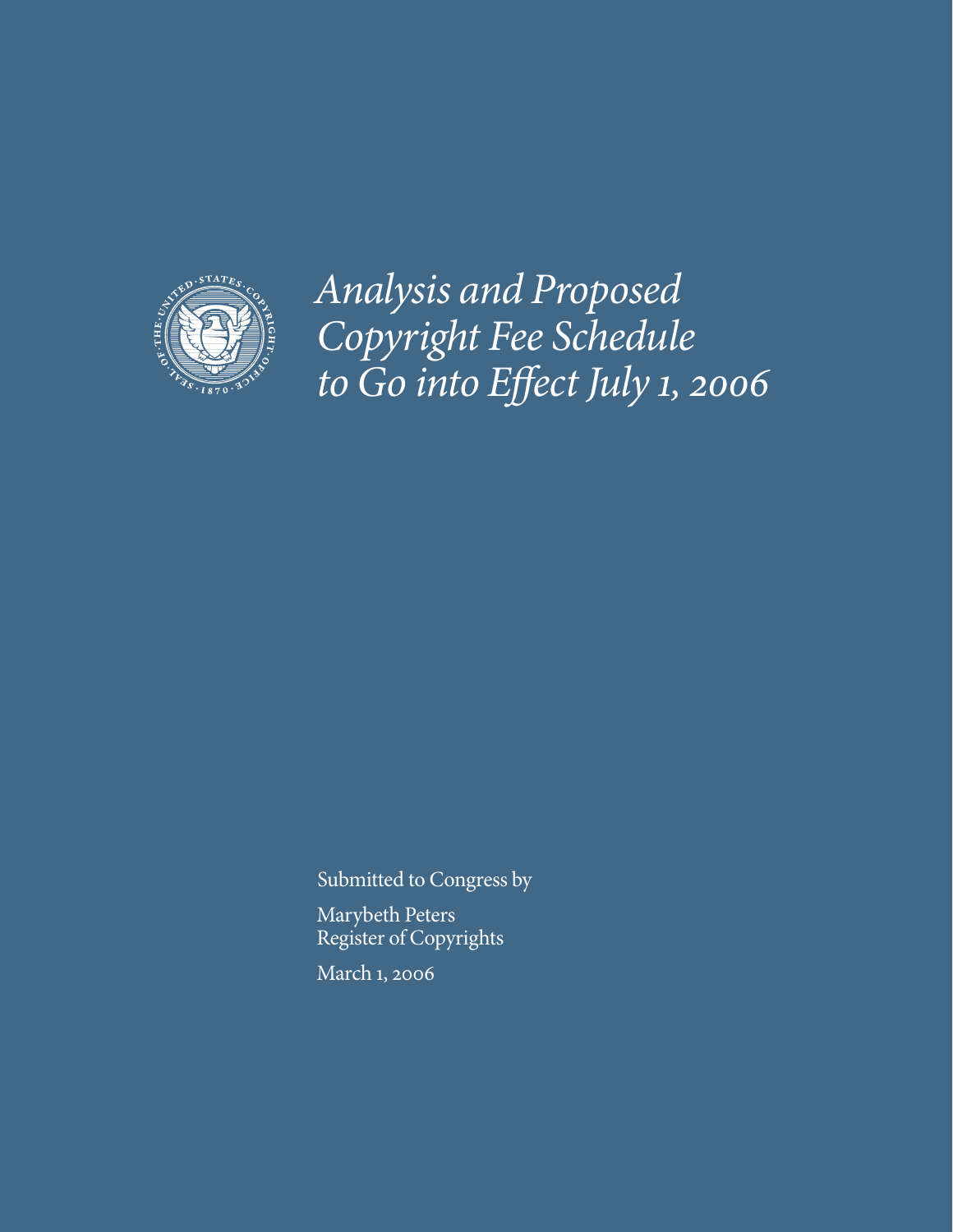**Analysis and Proposed Copyright Fee Schedule to Go into Effect July , 2006**

*Submitted to Congress by Marybeth Peters, Register of Copyrights March , 2006*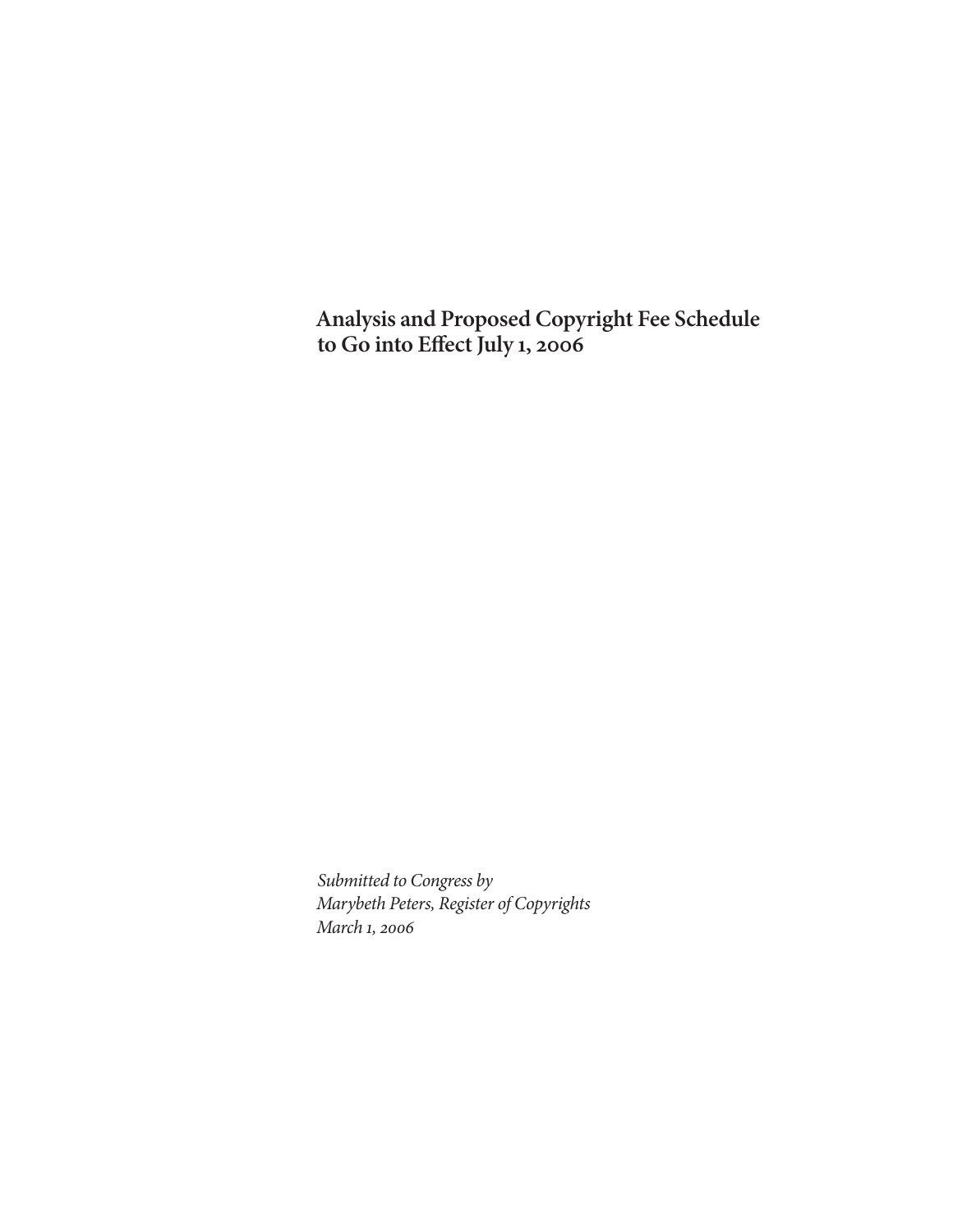# ANALYSIS AND PROPOSED COPYRIGHT FEE SCHEDULE

## Table of Contents

| Ι.  |           |                                                                           |  |
|-----|-----------|---------------------------------------------------------------------------|--|
|     | A.        |                                                                           |  |
|     | <b>B.</b> |                                                                           |  |
|     | C.        |                                                                           |  |
| II. |           | Evaluation of Cost Study Results and Other Congressional Criteria  Page 7 |  |
|     | A.        |                                                                           |  |
|     | <b>B.</b> |                                                                           |  |
|     | C.        |                                                                           |  |
|     | D.        |                                                                           |  |
|     | Ε.        |                                                                           |  |
|     |           |                                                                           |  |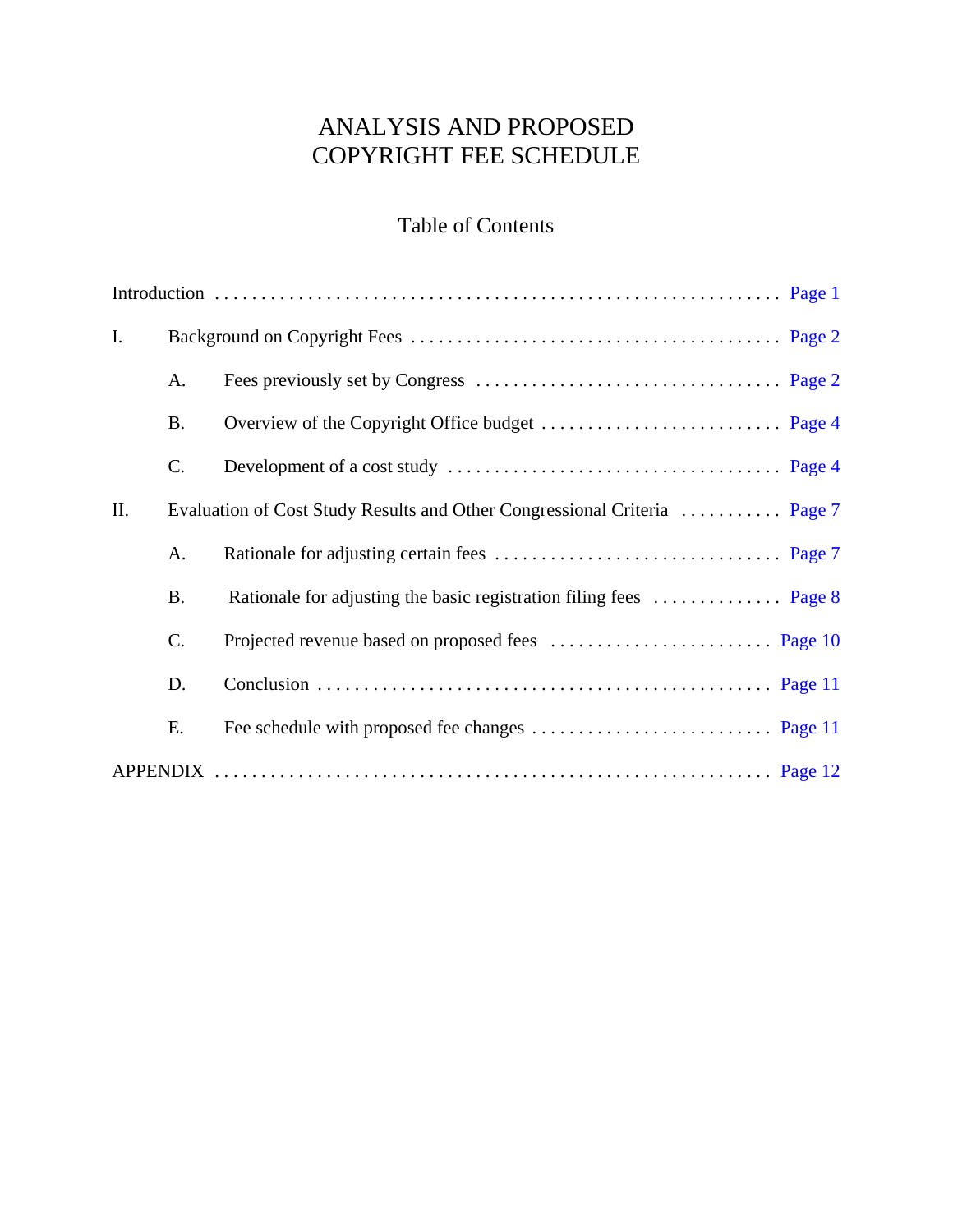### <span id="page-3-0"></span>**Introduction**

The Copyright Office proposes herein a new schedule of fees to be implemented July 1,

2006. The proposed fees were determined based on the guidelines set forth in legislation<sup>1</sup> that

permits the Register of Copyrights to set fees by regulation rather than by statute, according to the

following procedure:

- 1) The Register shall conduct a study of the costs incurred by the Copyright Office for the registration of claims, the recordation of documents, and the provision of services. This study should also consider the timing of any increase in fees and the authority to use such fees consistent with the budget.
- 2) On the basis of the study, the Register is authorized to fix fees at a level not more than that necessary to recover reasonable costs incurred for the services described plus a reasonable adjustment for inflation.
- 3) The fees should also be fair and equitable and give due consideration to the objectives of the copyright system.
- 4) The Register must then submit a proposed fee schedule with the accompanying economic analysis to Congress for its approval. The Register may institute the new fees 120 days after the schedule is submitted to Congress unless Congress enacts a law within the 120-day period stating that it does not approve the schedule.

This is the third schedule of fees set forth since adoption of the new fee setting procedure.

The first was in 1999 and the second in 2002. In addition to the proposed new fee schedule, this

report contains the analysis Congress requires the Office to submit for its consideration. If adopted,

the schedule of new fees for services identified in the statute will be set by regulation to be effective

July 1, 2006. This report also provides:

<sup>&</sup>lt;sup>1</sup> Technical Amendments Act, Pub. L. No. 105-80, 111 Stat. 1529 (1997), codified at 17 U.S.C. § 708(b).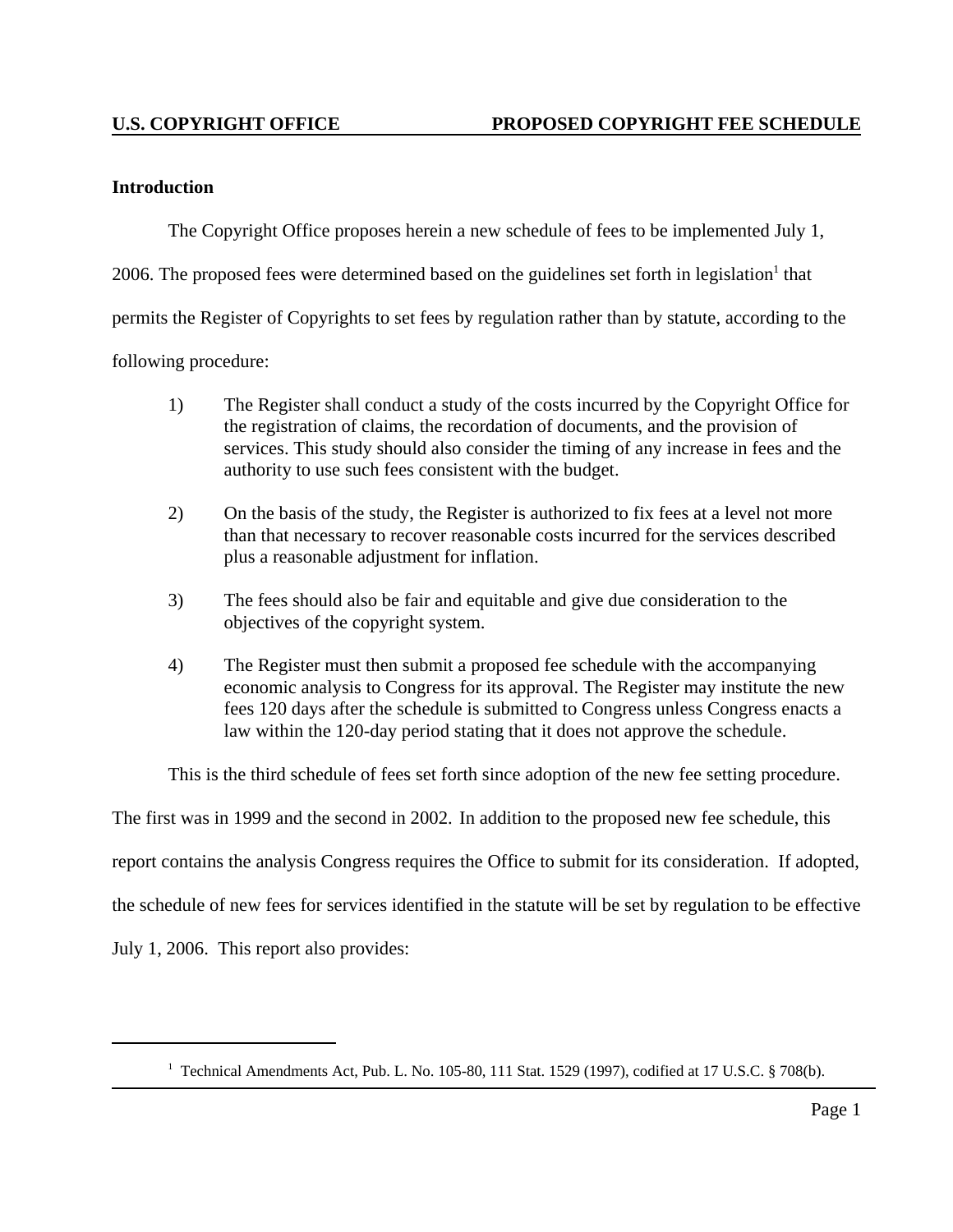- <span id="page-4-0"></span>• A brief recounting of the background on setting Copyright Office fees.
- A discussion of how the Office prepared its cost study and determined the proposed fees.
- A review of how decisions were made to adjust fees.

### **I. Background on Copyright Fees**

### **A. Fees previously set by Congress**

In 1870, registration of claims to copyright was centralized in the Library of Congress. Congress set the fee to register a copyright claim at \$.50, an amount sufficient to cover the cost of recording the title or description of the work. Registration fees were increased in 1909 and 1928 and the Copyright Office remained self-sufficient until 1942, when, for the first time, revenues fell short of expenditures. Another increase in 1948 brought income above expenditures again, but for only one year. After that time, fee increases were never sufficient to recover operating costs and the percentage of costs covered by fee receipts eroded between legislated fee increases.

In 1965, Congress increased the registration fee from \$4 to \$6, bringing recovery of Office expenditures from 62 percent to an estimated 80 percent. A 1978 fee increase to \$10 brought receipts to about 80 percent of expenditures, but by 1989, receipts had again diminished to 40 percent of the Office's expenditures. The last legislatively enacted fee increase, to \$20 effective in 1991, raised receipts to about 65 percent of expenditures; significantly, an amendment to increase the fee to \$30, which would have achieved full-cost recovery, was defeated in the House Judiciary Committee.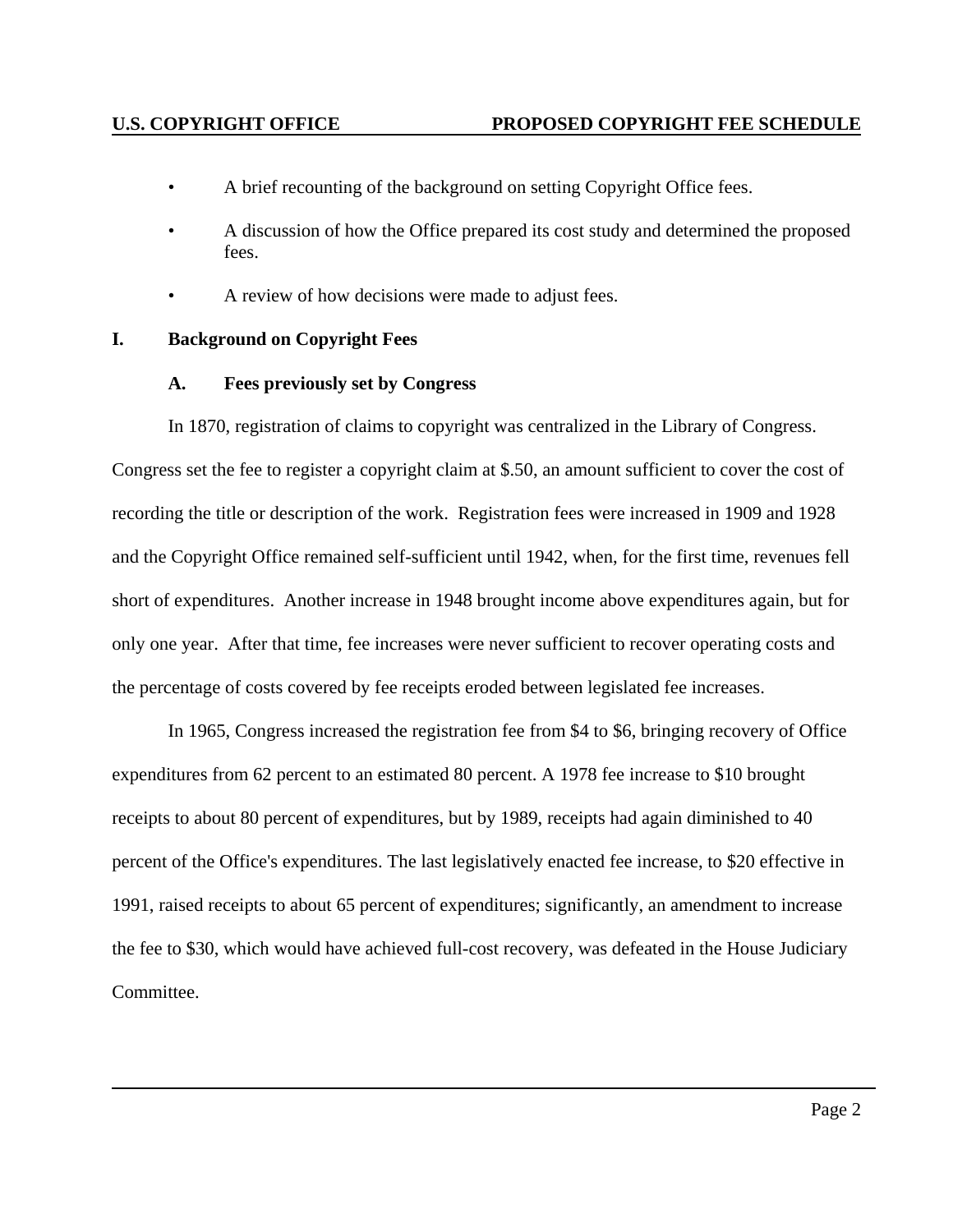Congress consistently established fees that took into account the cost to the Copyright Office of providing services, but provided appropriations that cover the cost of the Office's policy and international programs and its public information services. This formula reflects the fact that the Copyright Office has come to do much more than register copyright claims over its 105 year existence as a department of the Library of Congress. It has increased its services to the Library, the United States Congress, the Executive Branch, and the American public, and expanded its national and international policy roles. Consequently, both Congress and the Office have recognized that not all Copyright Office costs should be borne by users of its fee services.

The report that accompanied the legislation leading to the 1990 increase noted:

The Copyright Office does not recommend a 100 percent fee-based registration system, since the Office performs some valuable services not directly related to maintenance of the public record. Public information services, rulemaking, participation in the development of national and international copyright policy, and preparation of reports and studies for the Congress are among the services of a public nature performed by the Copyright Office, and the Committee can reasonably expect the taxpayers to shoulder some of this burden.<sup>2</sup>

The first fees set under the new system took effect in mid-1999. In FY 2001, the Office

reported offsetting collections amounting to \$21,601,045 against the cost of providing the services,

covering just over 66% of those costs. The Office collected \$23,788,227 in fees in FY 2005,

sufficient to offset only 56.7% of the cost of providing the services.

<sup>2</sup> H.R. Rep. No. 101-279 (1989).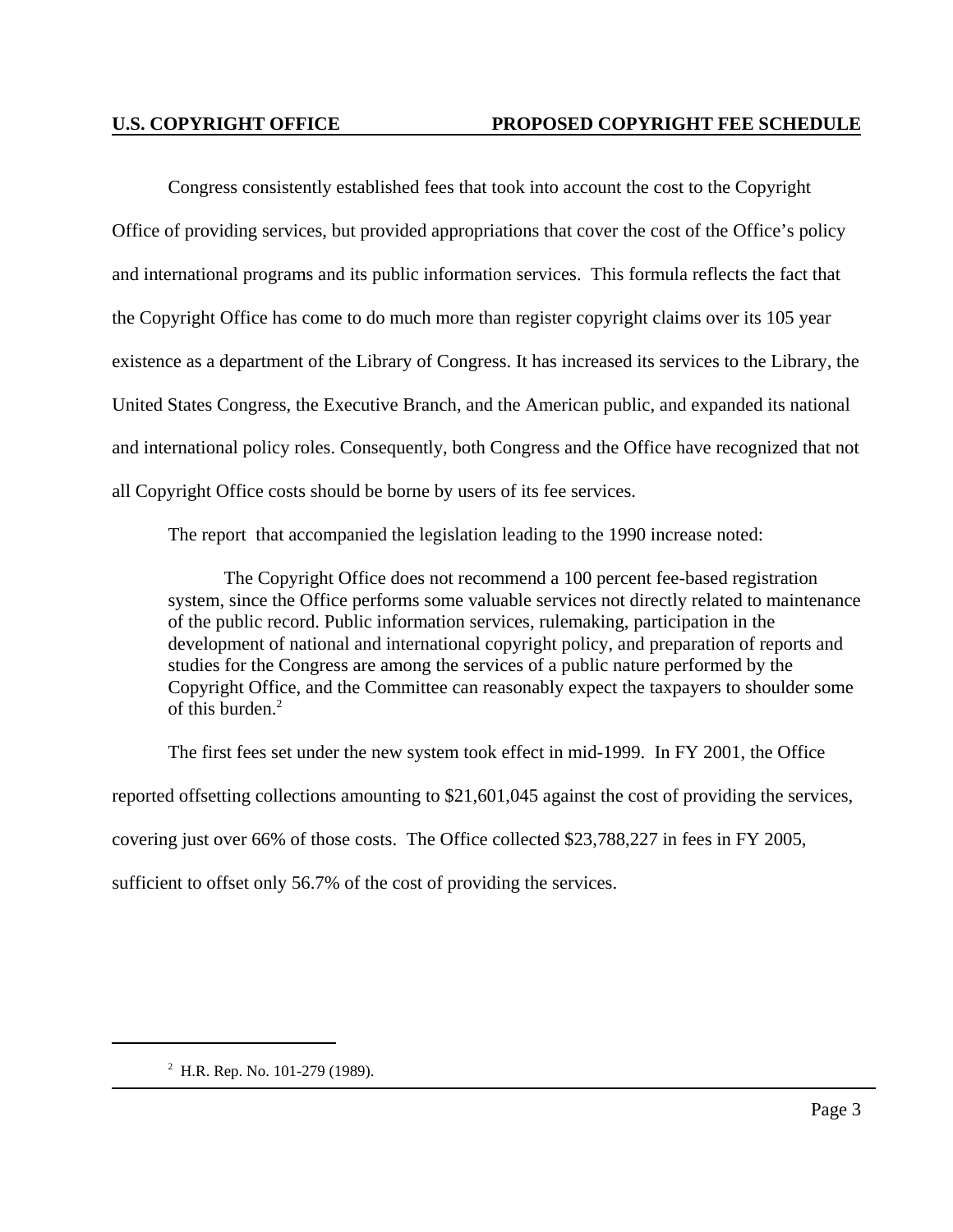#### <span id="page-6-0"></span>**B. Overview of the Copyright Office budget**

Copyright Office basic funds support activities associated with administering the copyright law, including registration of claims, recordation of documents, and related services. The Office's Licensing and Copyright Royalty (CARP) work is funded fully by royalty fees. The full cost of all three Copyright Office appropriations in FY 2005 was \$45,945,845.

The Copyright Office net appropriation, \$19,972,928 in FY 2005, represents funding provided by Congress rather than through fees. The net appropriation supports policy, international, and public information costs and the cost of obtaining copies of copyrighted works needed for the Library's collections, which are unrelated to fee services, as well as those costs not fully recovered through fees.

The Copyright Office budget is separate from that of the Library of Congress, although there are shared resources stemming from budgeted expenditures. The Library of Congress provides certain intra-entity equipment and services that support the Copyright Office in the Offices of Human Resource Services, Financial Services, Integrated Support Services, and Information and Technology Services. In return, the Copyright Office provides the Library of Congress with very valuable materials, including books, serials, maps, music, and motion pictures, for the Library's collections or use in its exchange programs. The value of these deposits is increasing and was estimated at more than \$39 million in FY 2005.

#### **C. Development of a cost study**

The cost study for this proposed fee schedule was developed by the Copyright Office based on a model created as part of its business process reengineering (BPR) initiative. In FY 2000, the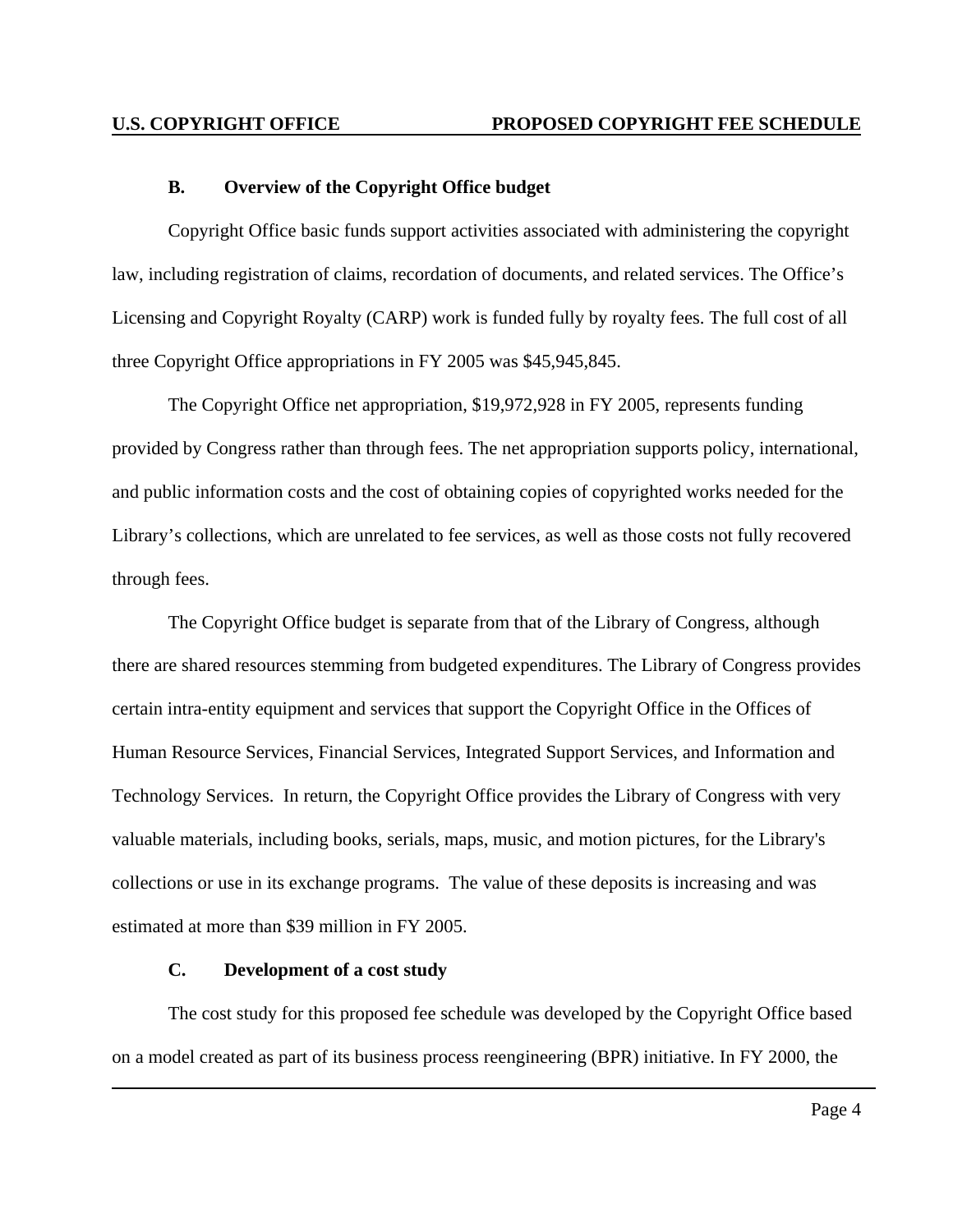Office hired PricewaterhouseCoopers to assist in developing a BPR project plan. One task was to analyze the current cost of providing various services in the "as-is" environment. The cost study forming the basis for the recommended fee schedule uses the BPR model, with adjustments to omit non-fee services and include some fee services that were not included in the BPR study. The cost analysis used the activity based costing methodology for determining the Office's full cost for each service.

The activity-based costing methodology used in the study was approved in Managerial Cost Accounting Standards for the Federal Government, Statement of Federal Financial Accounting Standards, No. 4, published by the Office of Management and Budget on July 31, 1995. Under this approach, resource costs are assigned to activities, and activities are assigned to specified services. Most Copyright Office activity costs were associated directly with one or more fee services. Certain general and administrative costs related to fee services were treated as indirect costs and were allocated proportionately across all fee services; others (e.g., postage, phone service, and storage costs) were allocated to the specific service or services they supported.

The cost study identified direct and indirect costs and concluded, as did the 1998 and 2001 cost studies, that some costs should not be included in the analysis. The study omits purely policy and public information costs, e.g., costs related to legislative, regulatory, judicial, and international responsibilities, which do not relate directly to any fee service. Excluded policy expenses include those associated with the Office of the General Counsel, the Public Information Office, the Publications Section, and the Office of Policy and International Affairs. The Office also excluded the costs of the Copyright Acquisitions Division, whose primary responsibility is securing copies of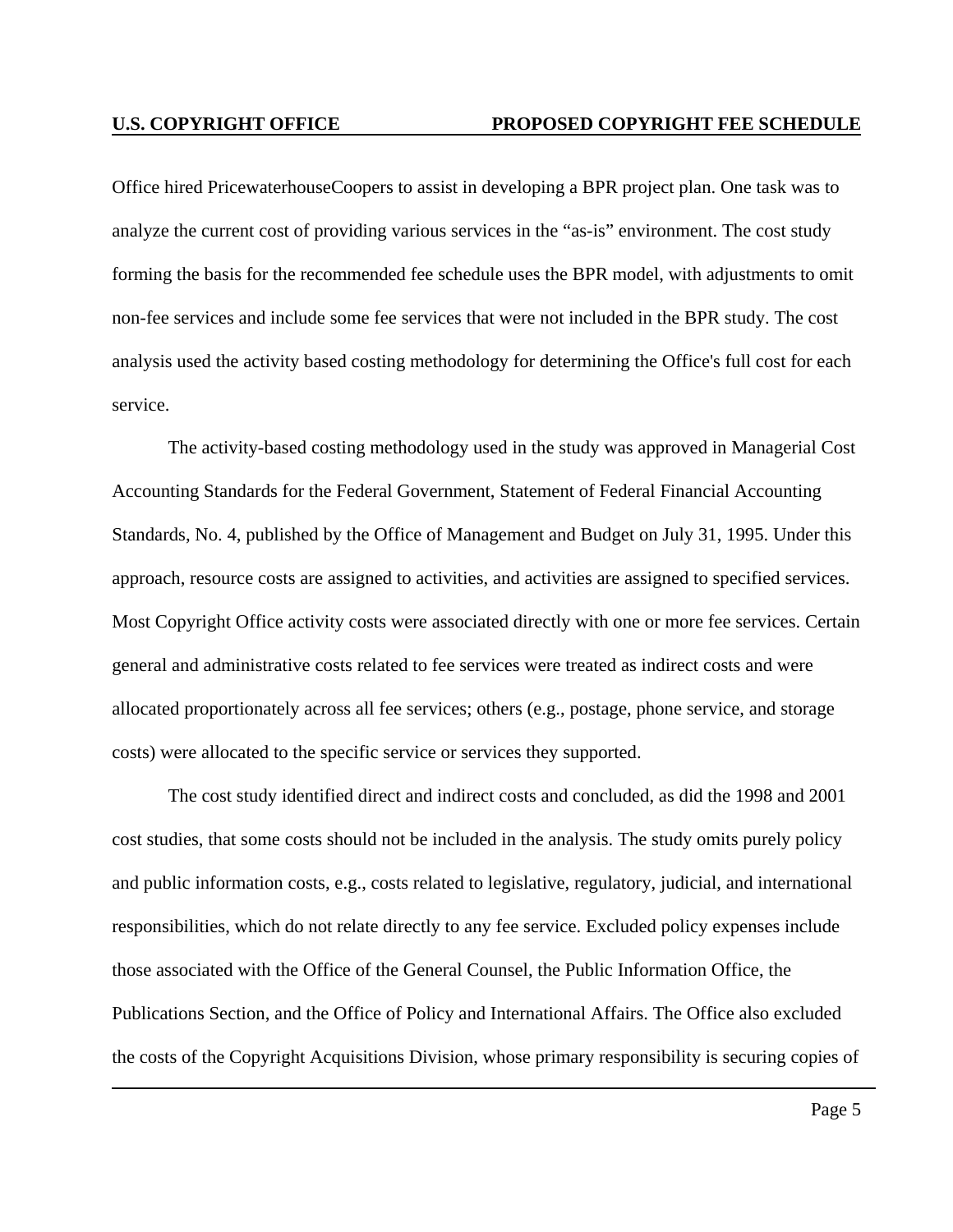copyrighted works published in the United States that have not been registered or voluntarily deposited for the use of the Library of Congress, and certain overhead expenses associated with these activities.

The full cost to the federal government would include inter-entity costs that are funded by other federal agencies (e.g., building services performed by the Architect of the Capitol and litigation support provided by the Department of Justice.) These inter-entity costs are not reported to the Copyright Office. They are not compensated and are not included in the cost study. Full costs also include intra-entity costs, i.e., equipment and services provided by the Library of Congress. With the exception of costs that support the Licensing and CARP programs, some special services in support of BPR and copying costs that are passed on to the user, these costs are not compensated. The costs reimbursed under Copyright basic are included in the cost study. Those plus the direct and indirect costs to the Copyright Office were used as the basis for determining cost recovery for statutory services.

The cost study was accompanied by analysis which considered statutory fee-setting requirements and economic factors. The determination to recover full or partial costs for a particular fee was based on the statutory requirement that fees be fair, equitable, and give due consideration to the objectives of the copyright system. In some cases, market pricing and the likely effect on usership were considered. Where the private sector provides a service comparable to the one provided by the Office (e.g., searching public records), the fee charged in the private sector was considered.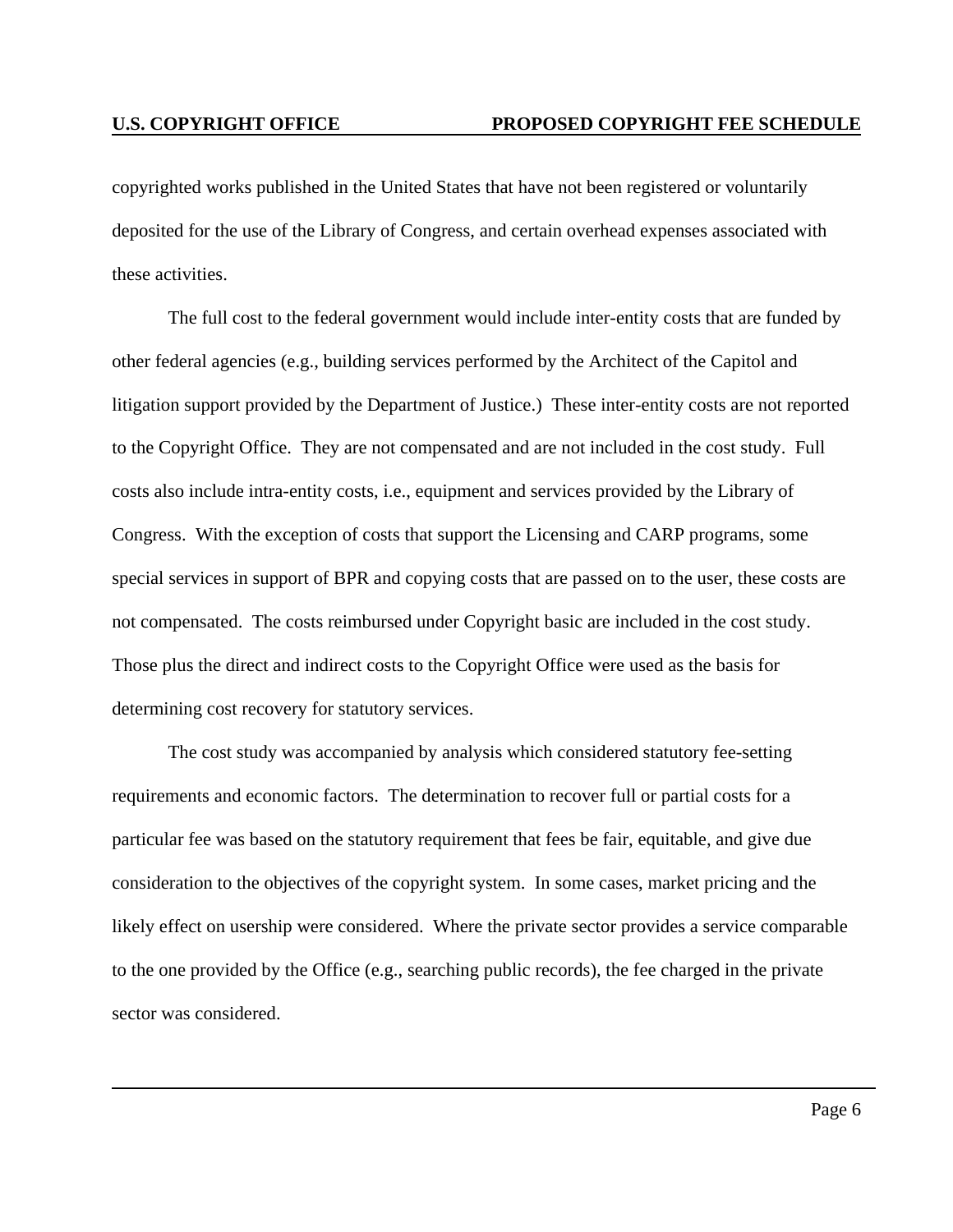#### <span id="page-9-0"></span>**II. Evaluation of Cost Study Results and Other Congressional Criteria**

Based on the cost study and accompanying analysis, the Office is proposing adjustments for certain fees. The fee schedule is contained in Section E of this report.

#### **A. Rationale for adjusting certain fees**

The Office determined that most fees for services mandated by statute should be adjusted to reflect any increased costs of providing the various services. Services the Office provides that benefit only or primarily the user of that service should be set at a level that will recover the full cost to the Office of providing the service. The Office observes that some of these fees are for optional services; others may be commercial in nature. For example, since renewal of a copyright registration is now automatic, a renewal claimant bases the determination whether or not to seek a renewal registration on his or her commercial interest.

Those statutory fees that will be adjusted to achieve or maintain full cost recovery include the fees for filing a supplemental registration, filing a registration for a renewal or for a group of related works, issuing a receipt for a deposit under §407, recording documents of the various types, and providing additional certificates. Full cost recovery includes a calculation for expected elasticity, or the percentage decline in usership that results from raising fees for some services.

The fee for certifying documents will be nearly doubled and will recover nearly full cost. The fee for reporting a search of Copyright Office records will increase as well, but the increase is based on competitive prices in the private sector and will not recover 100% of the cost of providing the service. The fee also reflects the need not to undercut or greatly exceed the price of those in the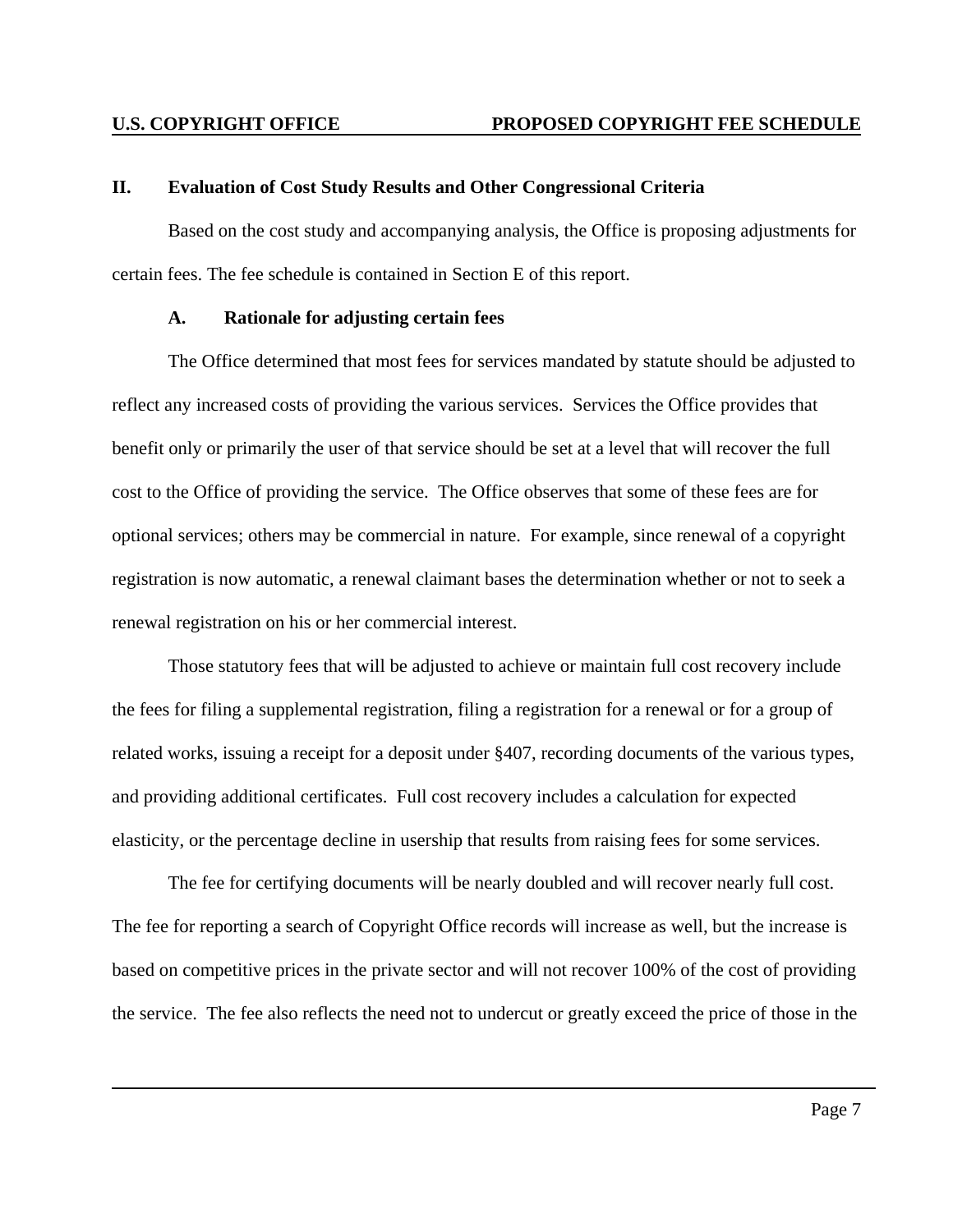<span id="page-10-0"></span>private sector who provide the same service. The recommended fee is in line with the rates charged by various providers.

The basic filing fee for copyright registration will increase by 50% over the fee set in 1999. The fee is expected to recover approximately 95% of the cost of the registration program. For the reasons described below in section II.B. of this report, the Office does not seek 100% cost recovery for basic registration filings.

The fee for one little-used service, filing of a notice of intention to obtain a compulsory license, will not increase. Because of the low volume of this fee service, increasing the fee to recover full cost would bring in only about \$12,000 if usership remained the same, but the high fee would be a great deterrent to filers. Consequently, the Office believes that negative elasticity would significantly erode receipts while the overall cost of the program is proportionately small. The automation of this service in 2007 will reduce costs to ensure that a fee can be set that will recover costs without being punitive to filers.

#### **B. Rationale for adjusting the basic registration filing fees**

Basic registration. The basic registration filing fee was last raised in 1999. There are a number of factors that weighed against adjusting the filing fee in 2002. Among them were the level of cost recovery the fee enjoyed in FY 2000 and FY 2001, the large increases imposed on the public in recent years, the negative effects of the decline in registrations that follows every fee increase, and the costs associated with increasing the fee. This year, the Copyright Office intends to increase the basic registration filing fee along with the other statutory and non-statutory fees. The Copyright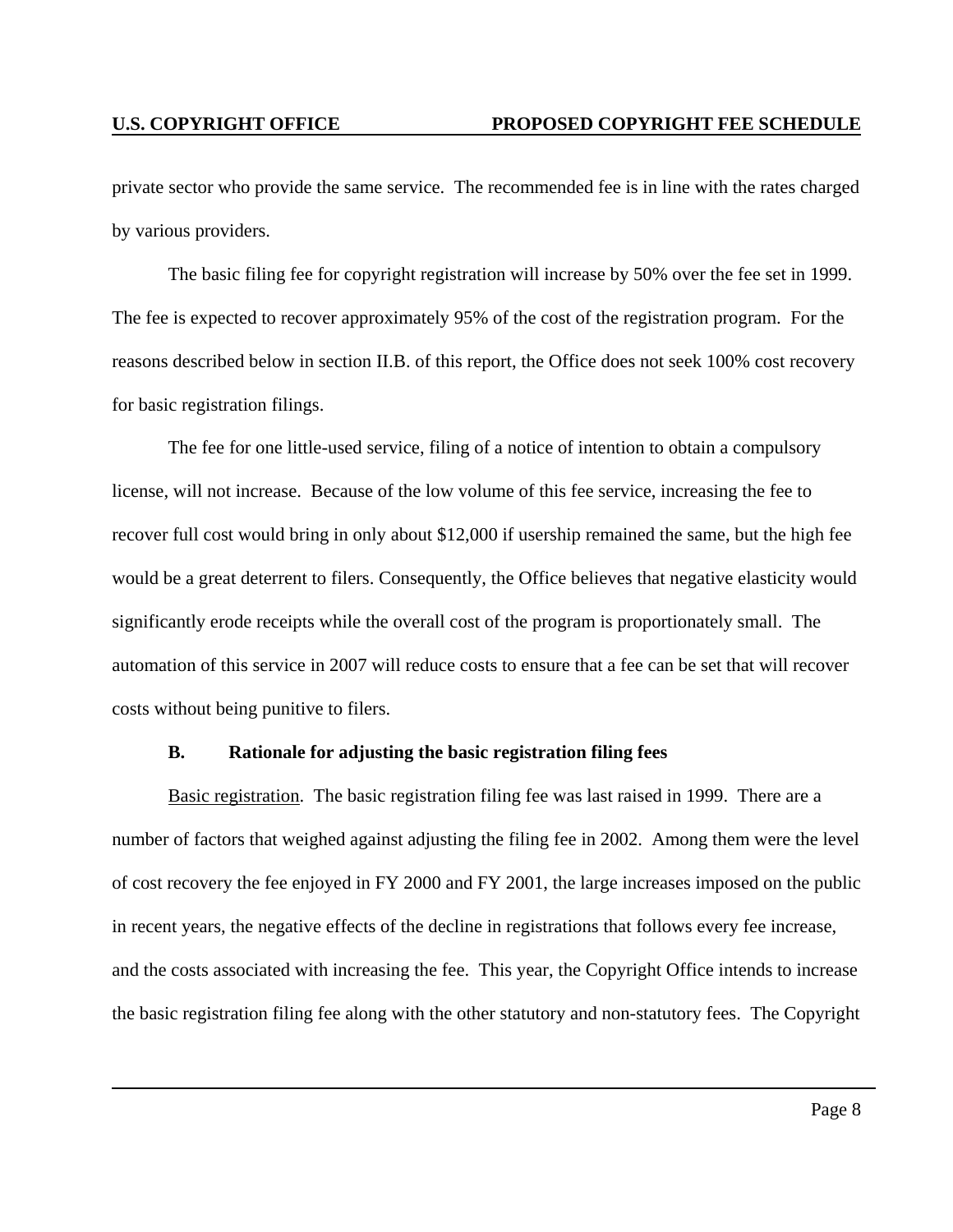Office intends for the basic filing fee to support the costs of the registration program at a level

approaching100%. Full cost recovery is not sought for the following reasons.

- 1) The Copyright Office's electronic filing system is scheduled to become universally available next year. The Office anticipates setting new fees at that time. The Office anticipates charging a lesser fee for electronic filers and a greater fee for those who continue to file paper applications and payments. The dual fee will not only reflect the reduced cost of processing electronic claims, but will provide an incentive to potential electronic filers.
- 2) The Congress has traditionally supported the Copyright Office's view that registration provides benefits to the public and to the Library of Congress that balance the need to recover costs. Registration benefits the public in general and users of copyrighted works in particular because it provides a record of copyright ownership which persons who wish to license rights to use a work may consult in order to be able to contact the copyright owner. The result is greater use of and exposure to creative works and more creation of new derivative works based on registered works. Raising copyright registration fees to a level that causes some copyright owners to refrain from registering their works would therefore be harmful to the public interest.
- 3) A 50% increase in the filing fee this year will likely deter some filers, but will cause less of an impact than a greater increase would. The Office expects the number of registrations for works that are selected for the Library of Congress collections to be impacted only slightly. The greater decrease would be for unpublished works that would not be placed in the Library's collections. This decrease is mitigated by the fact that registration is permissive for all works and unpublished works have a lesser risk of being infringed because they are not usually accessible to the public.

Group registrations. Other basic registration filing fees, those that provide the option of

grouping similar works into a single registration, will also be increased.

Group registration of serials is permitted for issues that are published in a three-month

period. Before filing, applicants must enter the Library of Congress in their subscription lists for

two copies of each issue. Then, filers may group claims to save costs and paperwork. The fee for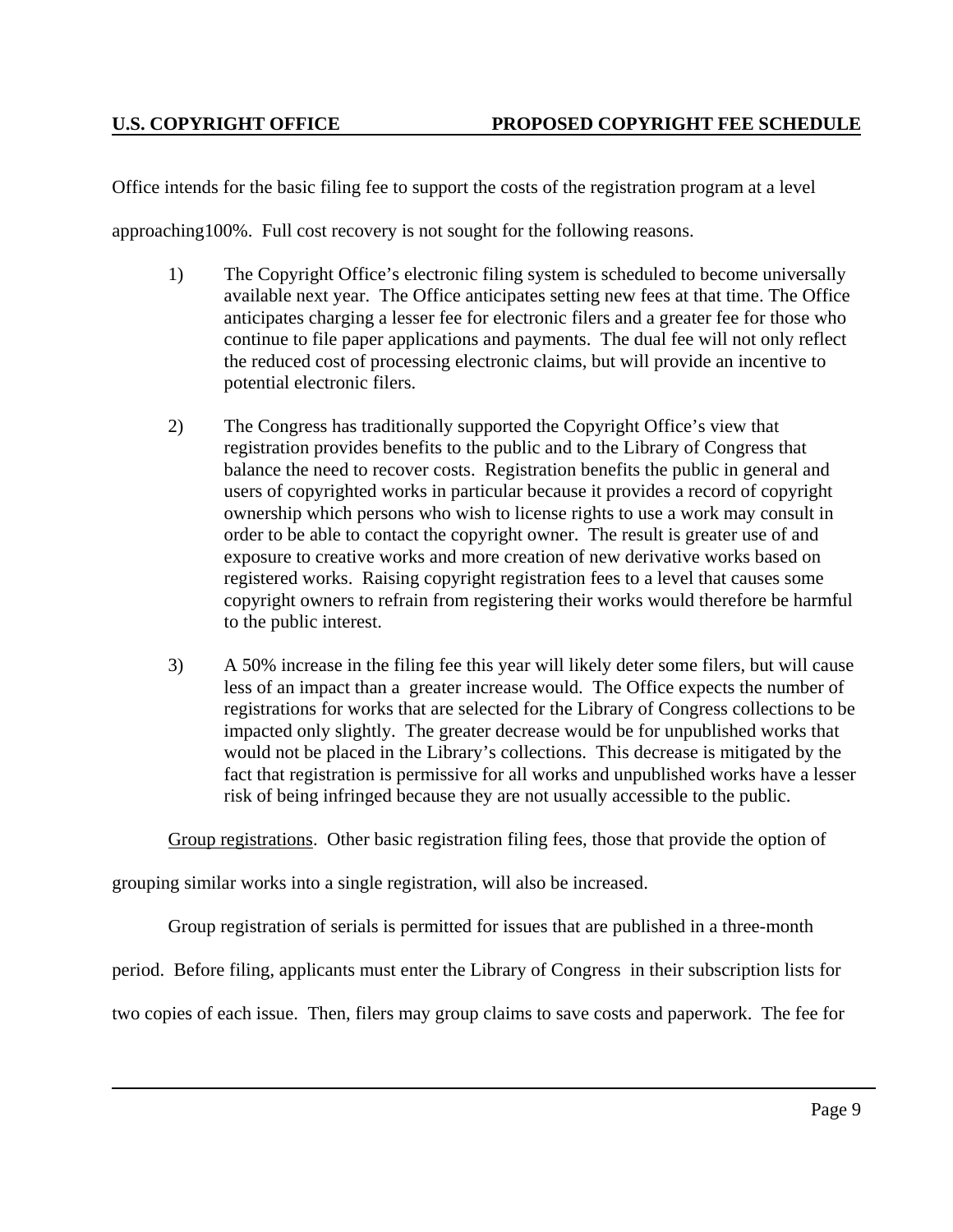these claims is increased from \$15 to \$25 per issue. The new fee will recover full cost and reflects the significant benefit it provides to filers.

Group registration is also available for newspapers and newsletters. One month's issues may be grouped and registered for \$55. This fee is also being increased to keep up with inflation and will recover the full cost of providing the service because of the financial and administrative benefits it provides to filers. The new fee will be \$70.

A newer service, group registration for published photographs, has not had a separate fee in the past. When the Office initiated the service, it could not estimate the cost of providing this service, so the basic registration filing fee was charged. In this cost study, the Office established that the cost of processing a group registration for published photographs greatly exceeded the cost of processing a claim for a single photograph. The Office will continue to provide this service, which is of great benefit to filers, but it is increasing the fee to \$75.

#### **C. Projected revenue based on proposed fees**

The Copyright Office anticipates increased revenue from the new fee schedule for statutory services. In FY 2005, fee receipts for all services totaled \$23,788,227. Toward the end of FY 2007, when the Office launches its new electronic filing system, it will likely again adjust its basic registration filing fees. Without attempting to calculate additional receipts based on that as yet undetermined fee increase and barring any unanticipated decline in receipts, it is estimated that total FY 2007 fee receipts will reach \$32,007,055. For the three months of FY 2006 that the new fees will be in effect, the Office estimates that additional receipts will total \$2,745,609.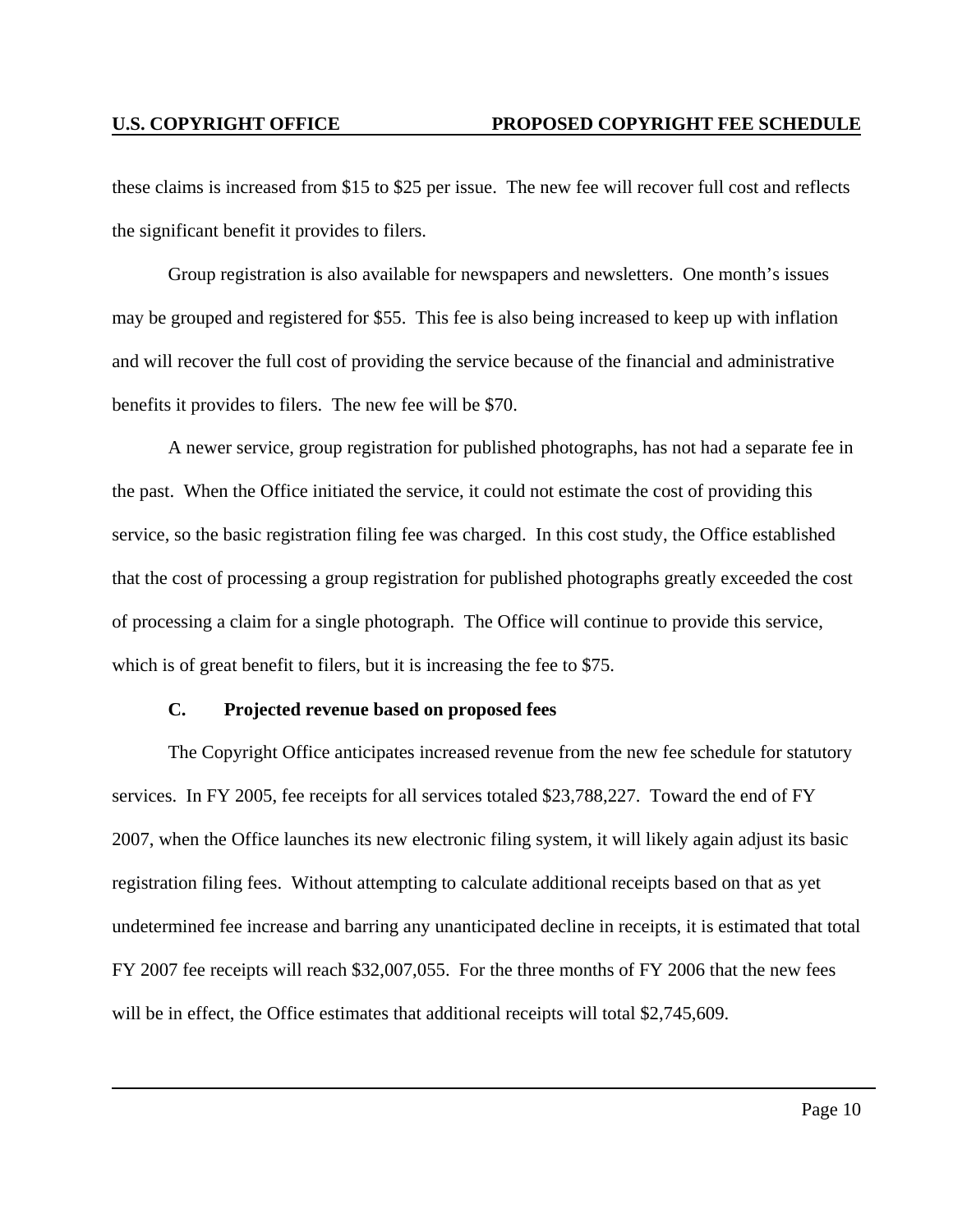### <span id="page-13-0"></span>**D. Conclusion**

The Copyright Office believes that the proposed schedule of fees meets the statutory goals of fairness, equity, and due consideration to the objectives of the copyright system, and we respectfully request that Congress approve these fees as proposed in Section E of this report.

### **E. Fee schedule with proposed fee changes**

New statutory fees § 708(a)(1)-(9) for Congressional approval:

| Fee Service                                                     | <b>Current Fee</b> | Proposed Fee |
|-----------------------------------------------------------------|--------------------|--------------|
| Registration of a basic claim in an original work of authorship | \$30               | \$45         |
| (Forms TX, SE, PA, SR, VA)                                      |                    |              |
| Group registration for serials (per issue)                      | \$15               | \$25         |
| Group registration for newspapers and newsletters               | \$55               | \$70         |
| Group registration for published photographs                    | \$30               | \$75         |
| Registration of a correction or amplification to a claim (Form  | \$100              | \$115        |
| CA)                                                             |                    |              |
| Registration of a renewal claim (Form RE)                       | \$60               | \$75         |
| RE addendum                                                     | \$30               | \$220        |
| Receipt for §407 deposit                                        | \$10               | \$20         |
| Recordation of document (single title)                          | \$80               | \$95         |
| Additional titles (per group of 10 titles)                      | \$20               | \$25         |
| Additional certificate of registration                          | \$30               | \$40         |
| Certification of other Copyright Office records (per hour)      | \$80               | \$150        |
| Search--report prepared from official records (per hour)        | \$75               | \$150        |